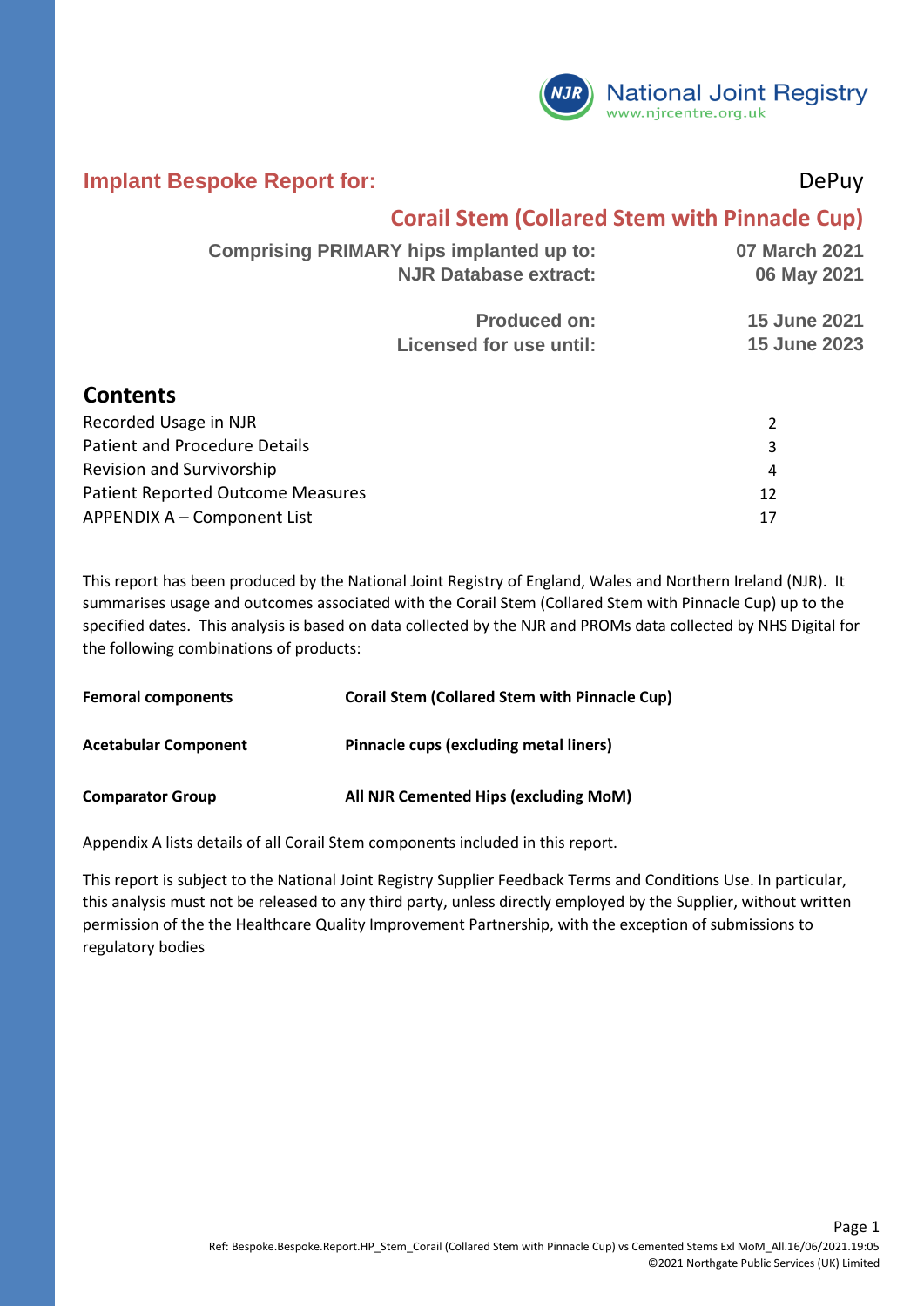## **NJR Recorded Usage**

## **Implant Usage**

| Date of first recorded usage in the NJR: 11 January 2004   |            |
|------------------------------------------------------------|------------|
| Date of last recorded usage in this dataset: 07 March 2021 |            |
| Maximum implantation time:                                 | 17.2 years |
| Mean implantation time:                                    | 4.8 years  |

| <b>Totals Recorded in NJR</b> | <b>Cumulative Total</b> |  |  |  |
|-------------------------------|-------------------------|--|--|--|
| Procedures                    | 102,823                 |  |  |  |
| <b>Patients</b>               | 92,576                  |  |  |  |
| <b>Centres</b>                | 340                     |  |  |  |
| <b>Consultants</b>            | 1,219                   |  |  |  |
| <b>Implanting Surgeons</b>    | 2,061                   |  |  |  |



|                                  |              | <b>Year of implantation</b> |      |      |      |                          |      |       |                   |       |       |      |          |                                     |       |
|----------------------------------|--------------|-----------------------------|------|------|------|--------------------------|------|-------|-------------------|-------|-------|------|----------|-------------------------------------|-------|
| <b>Current</b><br><b>Outcome</b> | Pre-<br>2010 |                             |      |      |      | 2010 2011 2012 2013 2014 | 2015 |       |                   |       |       |      |          | 2016 2017 2018 2019 2020 2021 Total | $\%$  |
| <b>Death</b>                     | 1295         | 853                         | 1020 | 1028 | 1066 | 955                      | 777  | 714   | 505               | 332   | 186   | 32   | $\Omega$ | 8763                                | 8.5%  |
| <b>Revised</b>                   | 167          | 103                         | 126  | 146  | 129  | 130                      | 156  | 152   | 130               | 108   | 67    | 27   |          | 1444                                | 1.4%  |
| <b>Unrevised</b>                 | 3341         | 2811                        | 3940 | 5186 | 6101 | 7745                     | 8869 | 10347 | 1503 <sub>l</sub> | 12118 | 12305 | 7069 | 1281     | 92616                               | 90.1% |
| Total                            | 4803         | 3767                        | 5086 | 6360 | 7296 | 8830                     | 9802 | 11213 | 12138             | 12558 | 12558 | 7128 | 1284     | 102823                              | 100%  |

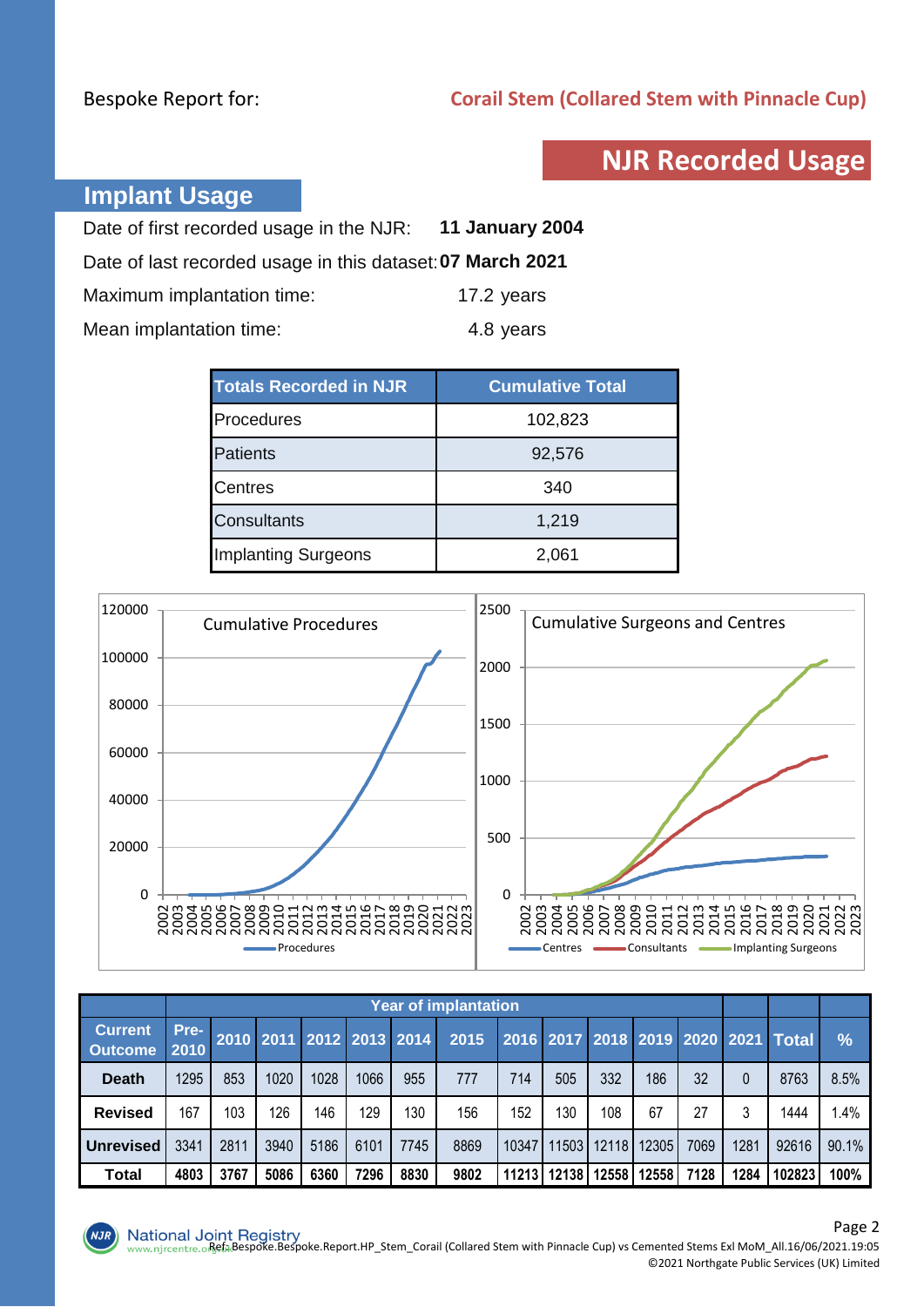## **Patient / Procedure Details**

## **Patient Details**

|                                      | <b>Corail Stem</b><br><b>Collared Stem with</b><br><b>Pinnacle Cup)</b> | <b>All other</b><br><b>Cemented Stems</b><br><b>Exl MoM</b> | <b>All NJR hip</b><br>replacement |
|--------------------------------------|-------------------------------------------------------------------------|-------------------------------------------------------------|-----------------------------------|
| <b>Total Procedures</b>              | 102,823                                                                 | 400,204                                                     | 1,285,207                         |
| <b>Total Patients</b>                | 92,576                                                                  | 355,202                                                     | 1,082,079                         |
| Demographics                         |                                                                         |                                                             |                                   |
| Mean age                             | 66.5                                                                    | 73.6                                                        | 68.6                              |
| < 50                                 | 6.7%                                                                    | 1.4%                                                        | 5.9%                              |
| $50 - 59$                            | 17.9%                                                                   | 5.4%                                                        | 13.8%                             |
| $60 - 69$                            | 33.8%                                                                   | 21.9%                                                       | 28.9%                             |
| $70 - 79$                            | 30.7%                                                                   | 44.4%                                                       | 34.7%                             |
| $\geq 80$                            | 10.9%                                                                   | 26.9%                                                       | 16.6%                             |
| <b>Median BMI</b>                    | 28                                                                      | 28                                                          | 28                                |
| % BMI information available          | 74.3%                                                                   | 59.2%                                                       | 62.7%                             |
| Underweight (BMI < 18.5)             | 0.7%                                                                    | 1.1%                                                        | 0.9%                              |
| Normal $(18.5 \leq BMI < 25)$        | 18.7%                                                                   | 22.6%                                                       | 20.8%                             |
| Overweight $(25 \leq BMI < 30)$      | 38.9%                                                                   | 40.1%                                                       | 39.6%                             |
| Obese I $(30 \leq BMI \leq 35)$      | 27.1%                                                                   | 24.8%                                                       | 25.8%                             |
| Obese II $(35 \leq BMI < 40)$        | 11.1%                                                                   | 8.6%                                                        | 9.7%                              |
| Obese III $(BMI \ge 40)$             | 3.6%                                                                    | 2.7%                                                        | 3.3%                              |
| % Male                               | 42.3%                                                                   | 33.5%                                                       | 40.2%                             |
| <b>ASA Grades</b>                    |                                                                         |                                                             |                                   |
| P1 - Fit and healthy                 | 15.0%                                                                   | 10.7%                                                       | 15.6%                             |
| P2 - Mild disease not incapacitating | 71.5%                                                                   | 67.7%                                                       | 67.7%                             |
| P3 - Incapacitating systemic disease | 13.2%                                                                   | 20.8%                                                       | 16.2%                             |
| P4 / P5                              | 0.4%                                                                    | 0.8%                                                        | 0.6%                              |
| Indications                          |                                                                         |                                                             |                                   |
| Osteoarthritis                       | 94.20%                                                                  | 90.87%                                                      | 91.26%                            |
| <b>Rheumatoid Arthritis</b>          | 0.95%                                                                   | 1.36%                                                       | 1.32%                             |
| <b>Avascular Necrosis</b>            | 1.95%                                                                   | 2.25%                                                       | 2.53%                             |
| <b>Fractured Neck of Femur</b>       | 2.40%                                                                   | 4.79%                                                       | 3.69%                             |
| CDH/DDH                              | 1.31%                                                                   | 0.60%                                                       | 1.58%                             |
| Other                                | 0.96%                                                                   | 2.13%                                                       | 2.12%                             |

Total of indications may exceed total number of implants, since more than one indication can be listed per case.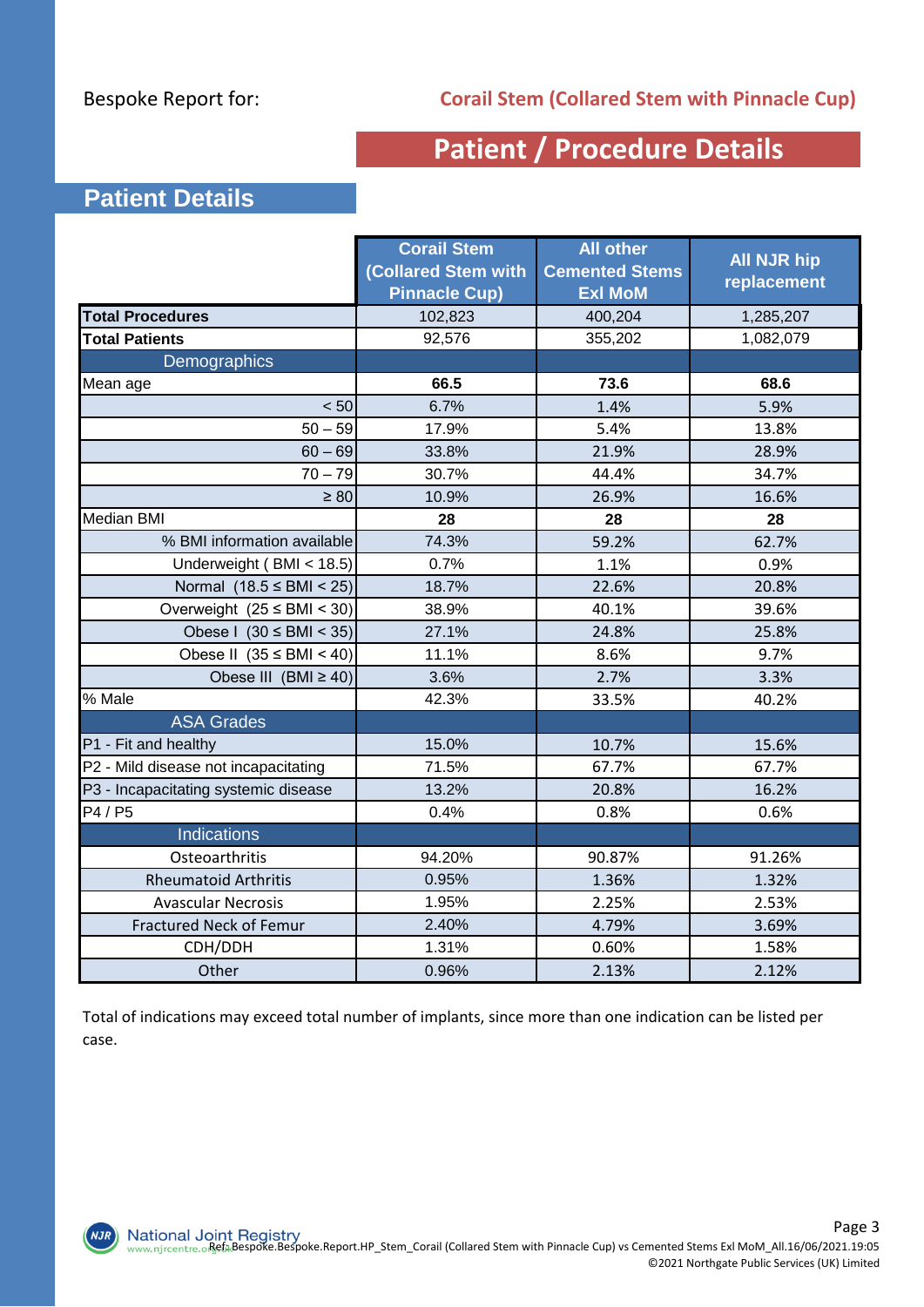## **Revision and Survivorship**

## **Reasons for Revision - excluding Metal on Metal**

Reasons for revision of non-MoM primary procedures in which the implant was used.

| <b>Reason for Revision</b>          | Revised <sup>†</sup> | <b>Expected</b><br><b>Revisions</b> | p value |  |
|-------------------------------------|----------------------|-------------------------------------|---------|--|
| <b>Unexplained Pain</b>             | 106                  | 115.42                              | 0.376   |  |
| Dislocation / Subluxation           | 328                  | 378.17                              | 0.006   |  |
| <b>Adverse Soft Tissue Reaction</b> | 35                   | 36.01                               | 0.929   |  |
| Infection                           | 279                  | 389.10                              | < 0.001 |  |
| Aseptic Loosening - Stem            | 333                  | 269.63                              | < 0.001 |  |
| Aseptic Loosening - Socket          | 71                   | 201.12                              | < 0.001 |  |
| Periprosthetic Fracture Stem        | 107                  | 239.86                              | < 0.001 |  |
| Periprosthetic Fracture Socket      | 16.25<br>13          |                                     | 0.507   |  |
| <b>Malalignment Stem</b>            | 63<br>58.47          |                                     | 0.523   |  |
| <b>Malalignment Socket</b>          | 102                  | 82.49                               | 0.025   |  |
| Wear Of Acetabular Component        | 51                   | 52.96                               | 0.83    |  |
| Lysis Stem                          | 25                   | 28.18                               | 0.626   |  |
| <b>Lysis Socket</b>                 | 13                   | 34.19                               | < 0.001 |  |
| Implant Fracture Stem               | 13                   | 22.17                               | 0.042   |  |
| Implant Fracture Socket             | 54                   | 32.76                               | < 0.001 |  |
| Implant Fracture Head               | $\overline{4}$       | 5.50                                | 0.647   |  |
| <b>Dissociation of Liner</b>        | 54                   | 35.52                               | 0.001   |  |
| Other / Not recorded                | 68                   | 65.29                               | 0.689   |  |
| <b>Total Revised</b>                | 1444                 | 1698.76                             | < 0.001 |  |

† multiple reasons may be listed for one revision procedure

Significantly better, p < 0.001 Significantly better, p < 0.05 Significantly worse p < 0.05 Significantly worse p < 0.001



\* Based on All Cemented Stems Exl MoM (excluding metal on metal), adjusted for agegroup, gender, indications, and implantation year

| <b>Components Revised</b>                             | <b>Number of</b><br>procedures | <b>UULAIL JULII</b><br><b>(Collared Stem</b><br>with Pinnacle<br>$O(n+1)$ | <b>All other Cemented Stems</b><br><b>Exl MoM</b> |  |
|-------------------------------------------------------|--------------------------------|---------------------------------------------------------------------------|---------------------------------------------------|--|
| Femoral only                                          | 419                            | 29%                                                                       | 17%                                               |  |
| Acetabular only                                       | 354                            | 25%                                                                       | 25%                                               |  |
| Both femoral and acetabular                           | 406                            | 28%                                                                       | 50%                                               |  |
| Neither femoral nor acetabular<br>revision recorded * | 265                            | 18%                                                                       | 7%                                                |  |

\* includes isolated head and/or liner exchange

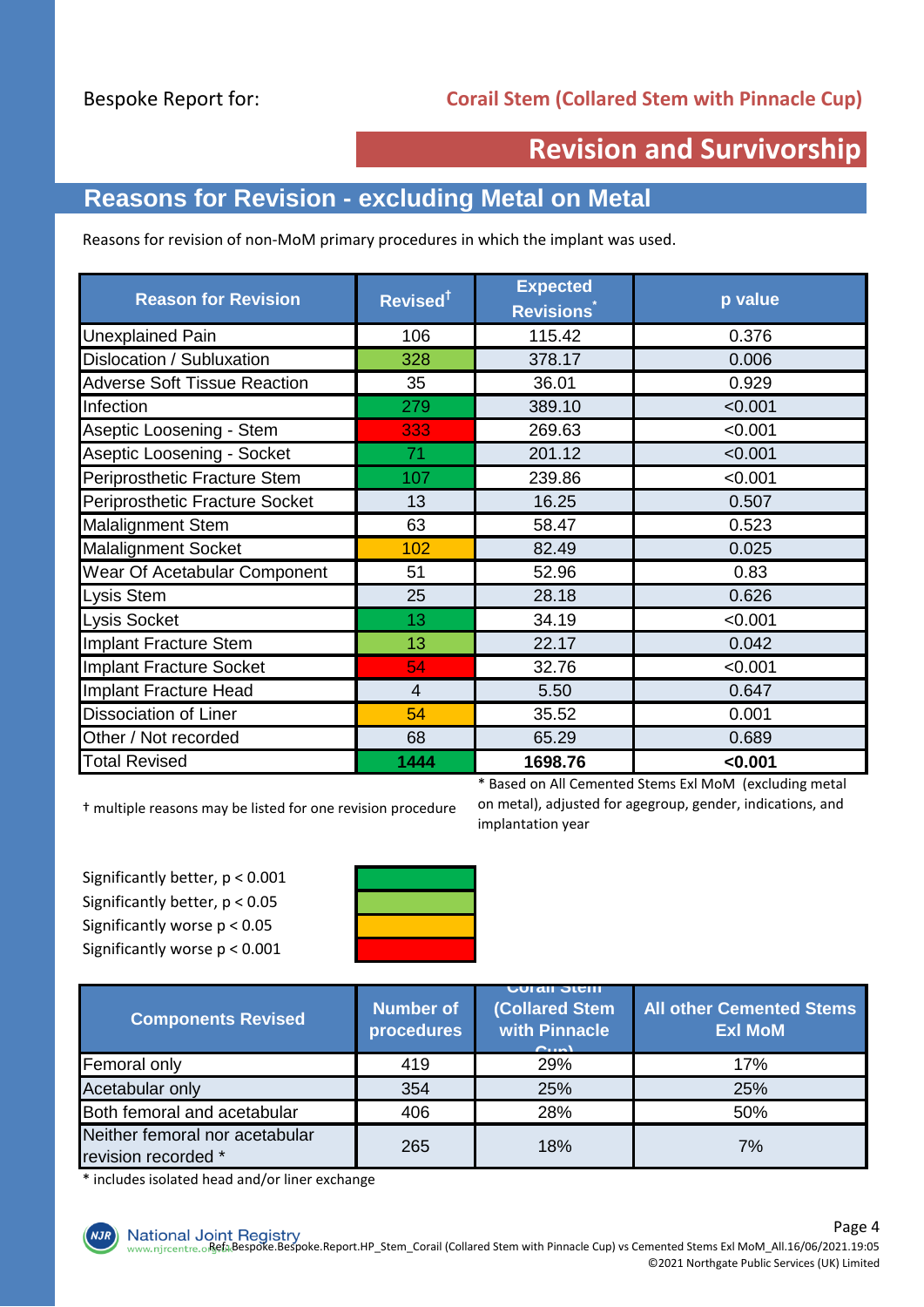## **Revision and Survivorship**



# **Cumulative Revision Rate**

Cox Proportional Hazards model for revision risk ratio of Corail Stem (Collared Stem with Pinnacle Cup) / All other Cemented Stems Exl MoM, with endpoint as any revision.

| <b>Adjustment</b>                                                        | <b>Hazard Ratio</b><br>$(95%$ CI) <sup>1</sup> | p-value         |
|--------------------------------------------------------------------------|------------------------------------------------|-----------------|
| Excluding MoM, Unadjusted.                                               | $0.84 \pm$<br>$(0.79 - 0.89)$                  | $< 0.001 \pm 1$ |
| Excluding MoM. Adjusted for age,<br>gender, year cohort and indications. | $0.81 \pm$<br>$(0.77 - 0.86)$                  | $< 0.001 \pm 1$ |

‡ Hazard ratio varies with time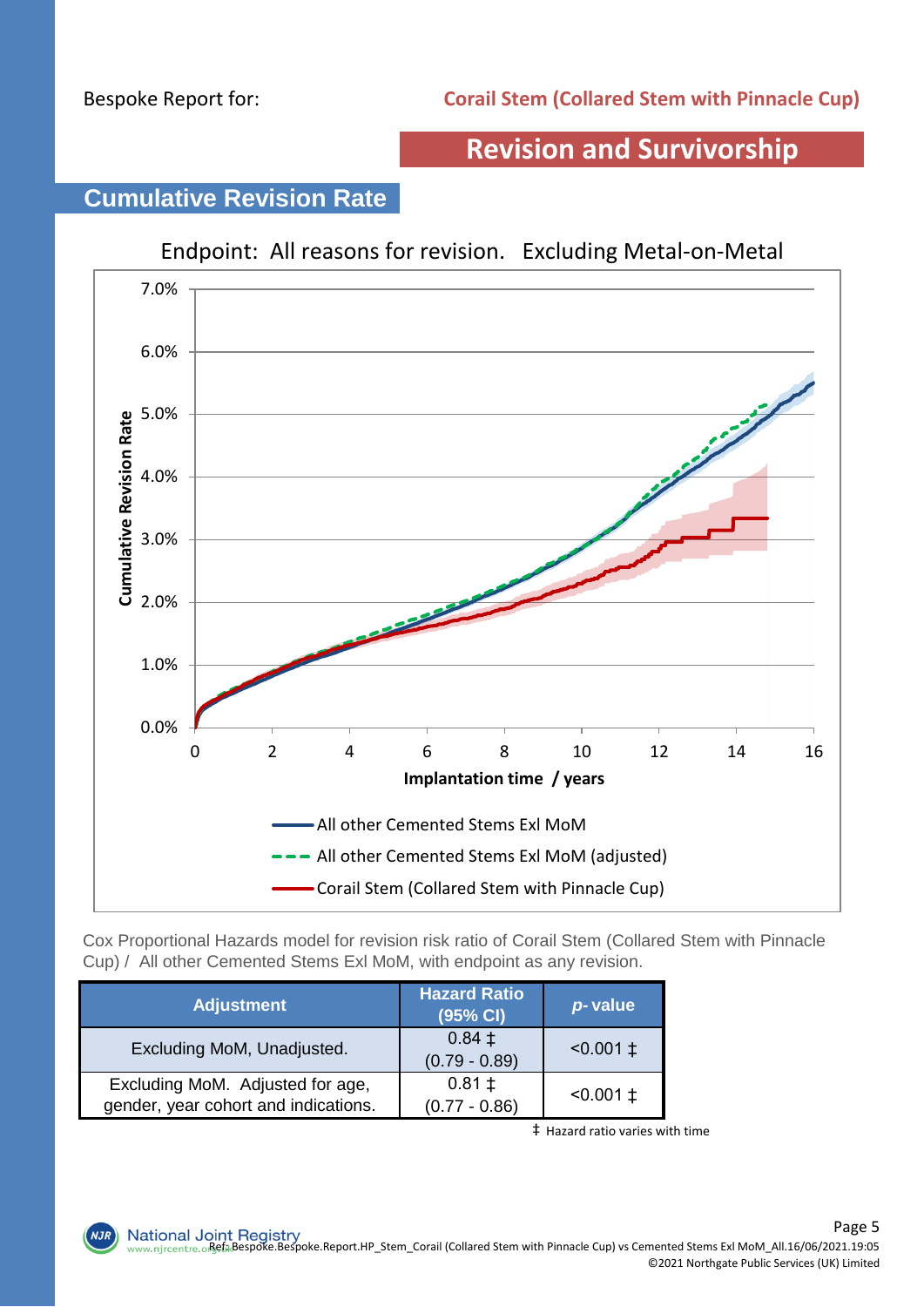## **Revision and Survivorship**

## **Cumulative Revision Rate**



Cox Proportional Hazards model for revision risk ratio of Corail Stem (Collared Stem with Pinnacle Cup) / All other Cemented Stems Exl MoM, with endpoint as any revision.

| <b>Adjustment</b>                                                        | <b>Hazard Ratio</b><br>(95% CI) | p-value |
|--------------------------------------------------------------------------|---------------------------------|---------|
| Excluding MoM. Unadjusted.                                               | 0.72<br>$(0.67 - 0.77)$         | < 0.001 |
| Excluding MoM. Adjusted for age,<br>gender, year cohort and indications. | 0.71<br>$(0.66 - 0.77)$         | < 0.001 |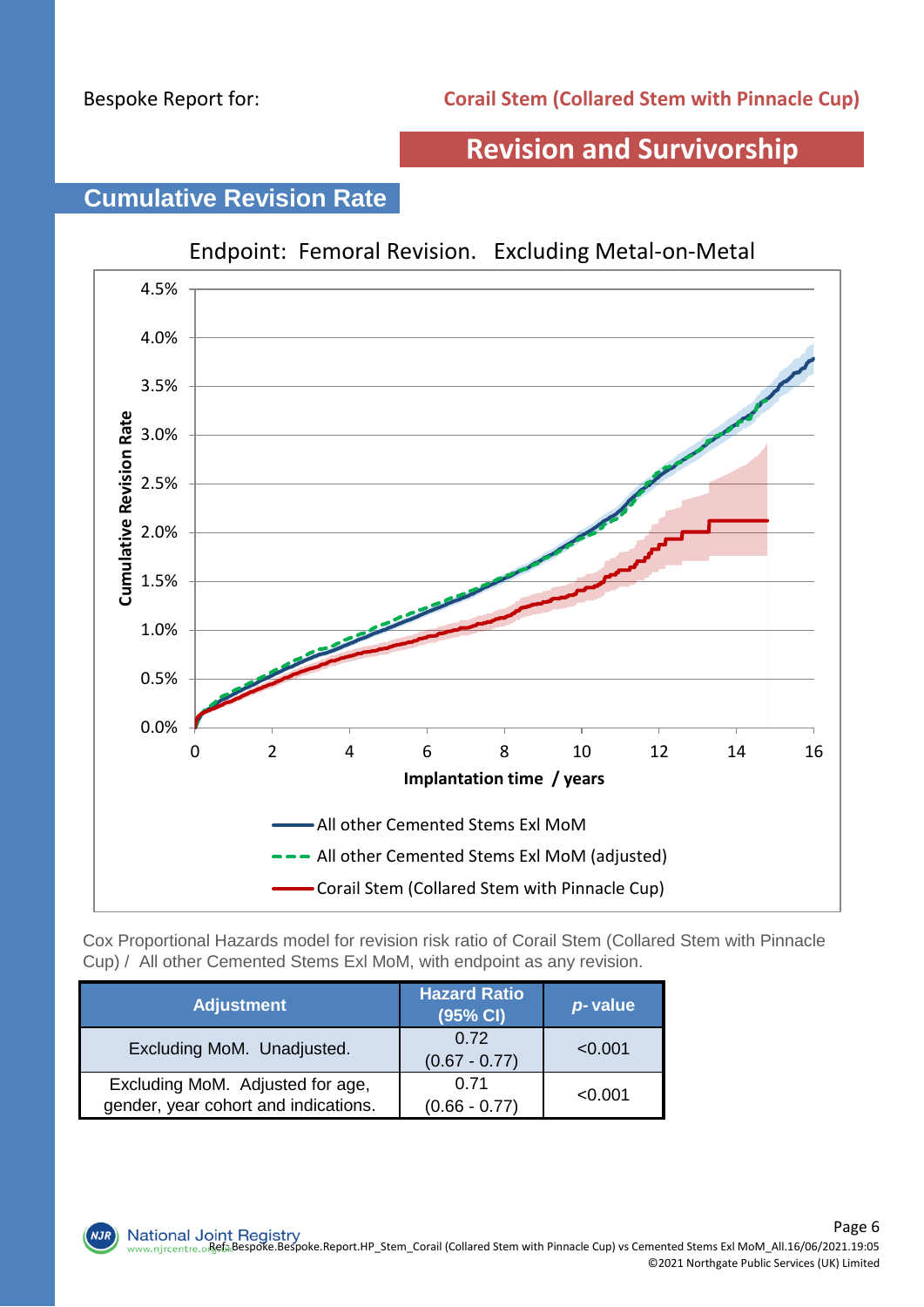**Corail Stem (Collared Stem with Pinnacle Cup)**

## **Revision and Survivorship**

## **Cumulative Revision Rate**

## Excluding Metal on Metal Bearings

|                         |                |                                                                                  | <b>Endpoint: Any component revised</b> |                       | <b>Endpoint: Femoral revision</b> |                                                                          |                                                             |                       |  |
|-------------------------|----------------|----------------------------------------------------------------------------------|----------------------------------------|-----------------------|-----------------------------------|--------------------------------------------------------------------------|-------------------------------------------------------------|-----------------------|--|
| <b>Period</b><br>/years | <b>At Risk</b> | <b>Corail Stem</b><br>(Collared Stem with Cemented Stems<br><b>Pinnacle Cup)</b> | <b>All other</b><br><b>Exl MoM</b>     | <b>AII THR</b>        | <b>At Risk</b>                    | <b>Corail Stem</b><br><b>(Collared Stem with</b><br><b>Pinnacle Cup)</b> | <b>All other</b><br><b>Cemented Stems</b><br><b>Exl MoM</b> | <b>AII THR</b>        |  |
|                         | 102,823        |                                                                                  |                                        |                       | 102,823                           |                                                                          |                                                             |                       |  |
|                         | 95,425         | $0.6\%$ (0.5% - 0.6%)                                                            | $0.6\%$ (0.5% - 0.6%)                  | $0.8\%$ (0.8% - 0.8%) | 95,425                            | $0.3\%$ (0.3% - 0.3%)                                                    | $0.3\%$ (0.3% - 0.4%)                                       | $0.5\%$ (0.5% - 0.5%) |  |
|                         | 81,826         | $0.9\%$ (0.8% - 0.9%)                                                            | $0.8\%$ (0.8% - 0.9%)                  | $1.1\%$ (1.1% - 1.1%) | 81,826                            | $0.4\%$ (0.4% - 0.5%)                                                    | $0.5\%$ (0.5% - 0.6%)                                       | $0.7\%$ (0.7% - 0.7%) |  |
|                         | 68,159         | $1.1\%$ (1.1% - 1.2%)                                                            | $1.1\%$ (1.0% - 1.1%)                  | $1.3\%$ (1.3% - 1.4%) | 68,159                            | $0.6\%$ (0.6% - 0.7%)                                                    | $0.7\%$ (0.7% - 0.7%)                                       | $0.9\%$ (0.8% - 0.9%) |  |
|                         | 55,603         | $1.3\%$ (1.2% - 1.4%)                                                            | $1.3\%$ (1.2% - 1.3%)                  | $1.6\%$ (1.5% - 1.6%) | 55,603                            | $0.7\%$ (0.7% - 0.8%)                                                    | $0.9\%$ (0.8% - 0.9%)                                       | $1.0\%$ (1.0% - 1.0%) |  |
|                         | 43,732         | $1.5\%$ (1.4% - 1.6%)                                                            | $1.5\%$ (1.5% - 1.5%)                  | $1.8\%$ (1.8% - 1.8%) | 43,732                            | $0.8\%$ (0.8% - 0.9%)                                                    | $1.0\%$ (1.0% - 1.1%)                                       | $1.2\%$ (1.1% - 1.2%) |  |
|                         | 33,706         | $1.6\%$ (1.5% - 1.7%)                                                            | $1.7\%$ $(1.7\% - 1.8\%)$              | $2.0\%$ (2.0% - 2.0%) | 33,706                            | $0.9\%$ (0.9% - 1.0%)                                                    | $1.2\%$ (1.2% - 1.2%)                                       | $1.3\%$ (1.3% - 1.3%) |  |
|                         | 24,920         | $1.7\%$ (1.6% - 1.8%)                                                            | $2.0\%$ (1.9% - 2.0%)                  | $2.3\%$ (2.2% - 2.3%) | 24,920                            | $1.0\%$ (0.9% - 1.1%)                                                    | $1.3\%$ (1.3% - 1.4%)                                       | $1.5\%$ (1.4% - 1.5%) |  |
|                         | 17,767         | $1.9\%$ (1.8% - 2.0%)                                                            | $2.2\%$ (2.2% - 2.3%)                  | $2.5\%$ (2.5% - 2.6%) | 17,767                            | $1.1\%$ (1.0% - 1.2%)                                                    | $1.5\%$ (1.5% - 1.6%)                                       | $1.7\%$ (1.6% - 1.7%) |  |
|                         | 11,906         | $2.1\%$ (2.0% - 2.2%)                                                            | $2.5\%$ (2.5% - 2.6%)                  | $2.8\%$ (2.8% - 2.9%) | 11,906                            | $1.3\%$ (1.2% - 1.4%)                                                    | $1.7\%$ (1.7% - 1.8%)                                       | $1.9\%$ (1.8% - 1.9%) |  |
| 10                      | 7,259          | $2.3\%$ (2.1% - 2.5%)                                                            | $2.9\%$ (2.8% - 2.9%)                  | $3.1\%$ (3.1% - 3.2%) | 7,259                             | $1.4\%$ (1.3% - 1.5%)                                                    | $2.0\%$ (1.9% - 2.0%)                                       | $2.1\%$ (2.0% - 2.1%) |  |
| 11                      | 3,965          | $2.6\%$ (2.4% - 2.8%)                                                            | $3.3\%$ (3.2% - 3.4%)                  | $3.5\%$ (3.4% - 3.5%) | 3,965                             | $1.6\%$ (1.4% - 1.8%)                                                    | $2.2\%$ (2.2% - 2.3%)                                       | $2.3\%$ (2.3% - 2.4%) |  |
| 12                      | 2,016          | $2.9\%$ (2.6% - 3.2%)                                                            | $3.8\%$ (3.7% - 3.8%)                  | $3.9\%$ (3.9% - 4.0%) | 2,016                             | $1.9\%$ (1.6% - 2.1%)                                                    | $2.6\%$ (2.5% - 2.7%)                                       | $2.6\%$ (2.6% - 2.7%) |  |
| 13                      | 1,050          | $3.0\%$ (2.7% - 3.4%)                                                            | $4.2\%$ (4.1% - 4.3%)                  | $4.3\%$ (4.3% - 4.4%) | 1,050                             | $2.0\%$ (1.7% - 2.4%)                                                    | $2.8\%$ (2.8% - 2.9%)                                       | $2.9\%$ (2.8% - 3.0%) |  |
| 14                      | 474            | $3.3\%$ (2.8% - 3.9%)                                                            | $4.6\%$ (4.5% - 4.7%)                  | 4.7% (4.7% - 4.8%)    | 474                               | $2.1\%$ (1.8% - 2.7%)                                                    | $3.1\%$ (3.0% - 3.2%)                                       | $3.2\%$ (3.1% - 3.2%) |  |
| 15                      |                | ( - )                                                                            | $5.1\%$ (4.9% - 5.2%)                  | $5.2\%$ (5.1% - 5.3%) |                                   | (-)                                                                      | $3.5\%$ (3.3% - 3.6%)                                       | $3.5\%$ (3.4% - 3.6%) |  |

Cumulative revision rate with 95% confidence intervals Rate is only reported for times where more than 40 remain at risk

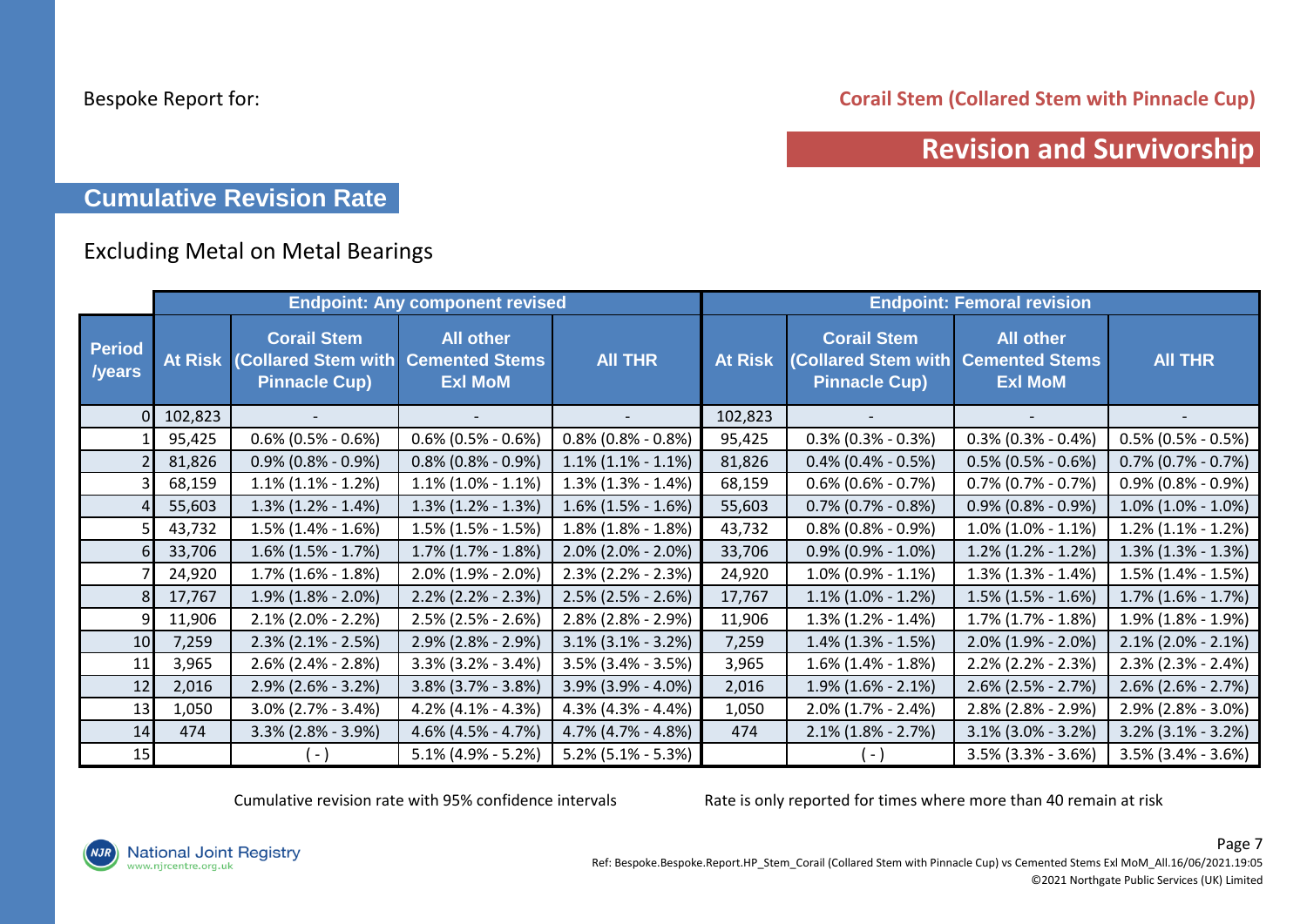**PROMs Analysis**

#### **Corail Stem (Collared Stem with Pinnacle Cup)**

# **Patient Reported Outcomes**

Comprising PROMs data up to and including: 31/12/2019

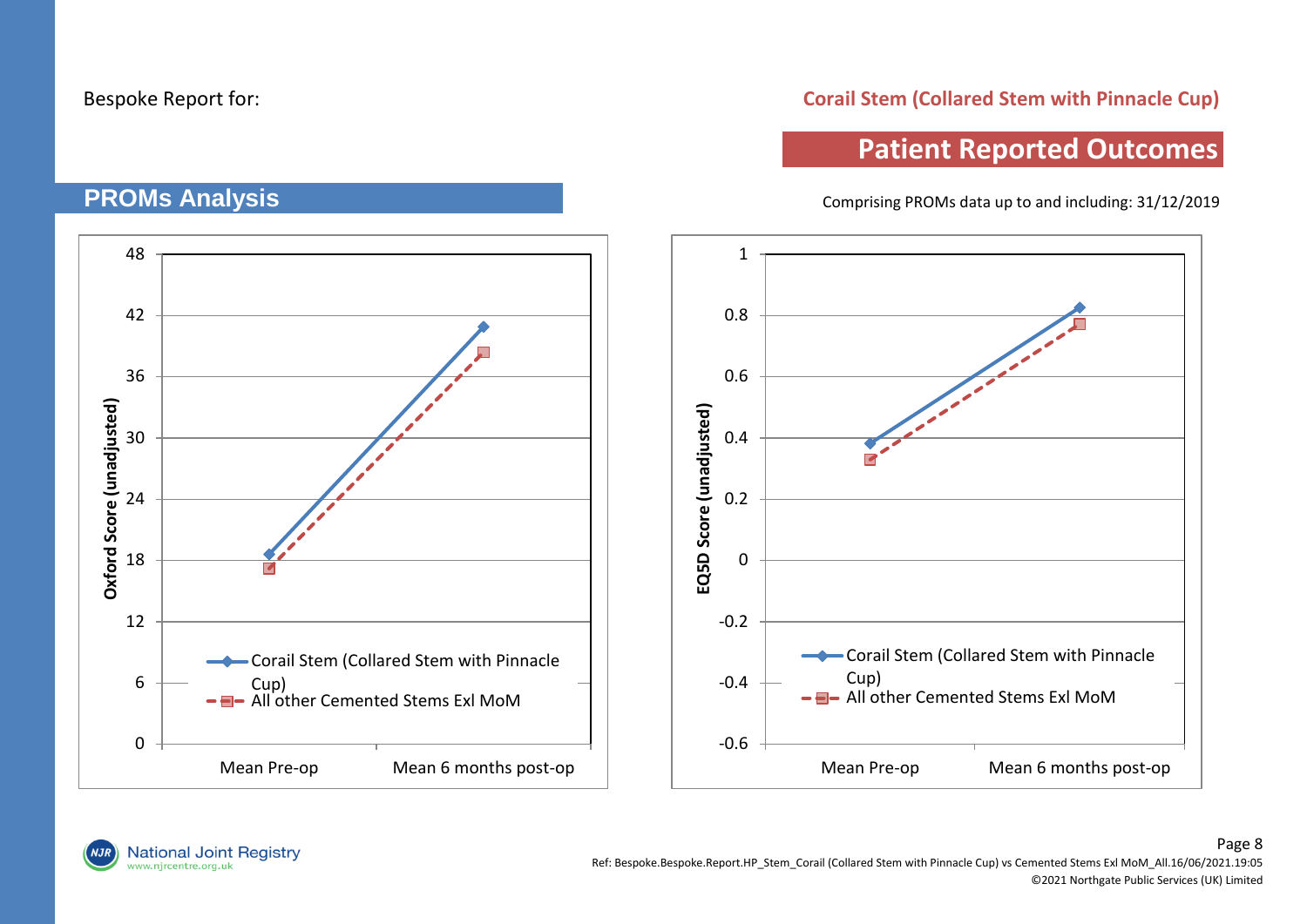### **Corail Stem (Collared Stem with Pinnacle Cup)**

## **Patient Reported Outcomes**

## **PROMs Analysis** Comprising PROMs data up to and including: 31/12/2019

| <b>Oxford Hip Score</b><br>$(0 - 48)$ | <b>Corail Stem (Collared</b><br><b>Stem with Pinnacle Cup)</b> | <b>All other Cemented</b><br><b>Stems Exl MoM</b> | All THR in NJR      |
|---------------------------------------|----------------------------------------------------------------|---------------------------------------------------|---------------------|
| <b>Paired Records</b>                 | 33,972                                                         | 108,038                                           | 342,959             |
| PreOp score                           | $18.6(18.5 - 18.7)$                                            | $17.2(17.2 - 17.3)$                               | $17.9(17.9 - 18.0)$ |
| 6 month score                         | $40.9(40.8 - 41.0)$                                            | 38.4 (38.3 - 38.4)                                | $39.5(39.5 - 39.5)$ |
| 6 month score (adjusted)              | $40.3(40.3 - 40.4)$                                            | 39.0 (39.0 - 39.0)                                | 39.5 (39.5 - 39.5)  |
| Health gain                           | $22.3(22.2 - 22.4)$                                            | $21.1(21.1 - 21.2)$                               | $21.6(21.5 - 21.6)$ |
| Health gain (adjusted)                | $22.4(22.3 - 22.5)$                                            | $21.1(21.0 - 21.1)$                               | $21.6(21.5 - 21.6)$ |
| p value (adjusted health gain)        | < 0.001                                                        |                                                   |                     |
| Score Improved                        | 97.8%                                                          | 97.1%                                             | 97.3%               |

| <b>EQ-5D Index</b><br>$(-0.59 - 1.00)$ | <b>Corail Stem (Collared</b><br><b>Stem with Pinnacle Cup)</b> | <b>All other Cemented</b><br><b>Stems Exl MoM</b> | <b>All THR in NJR</b>  |
|----------------------------------------|----------------------------------------------------------------|---------------------------------------------------|------------------------|
| <b>Paired Records</b>                  | 31,382                                                         | 98,635                                            | 315,677                |
| PreOp score                            | $0.382$ (0.379 - 0.386)                                        | $0.329(0.327 - 0.331)$                            | $0.353(0.352 - 0.354)$ |
| 6 month score                          | $0.826(0.824 - 0.829)$                                         | $0.772$ (0.771 - 0.774)                           | $0.794(0.794 - 0.795)$ |
| 6 month score (adjusted)               | $0.813(0.811 - 0.816)$                                         | $0.784(0.782 - 0.785)$                            | $0.794(0.794 - 0.795)$ |
| Health gain                            | $0.444(0.440 - 0.448)$                                         | $0.443(0.441 - 0.446)$                            | $0.441(0.440 - 0.442)$ |
| Health gain (adjusted)                 | $0.460(0.458 - 0.462)$                                         | $0.431(0.429 - 0.432)$                            | $0.441(0.441 - 0.442)$ |
| p value (adjusted health gain)         | < 0.001                                                        |                                                   |                        |
| Score Improved                         | 91.0%                                                          | 89.1%                                             | 89.7%                  |

| EQ-VAS<br>$(0 - 100)$          | <b>Corail Stem (Collared</b><br><b>Stem with Pinnacle Cup)</b> | <b>All other Cemented</b><br><b>Stems Exl MoM</b> | <b>All THR in NJR</b> |
|--------------------------------|----------------------------------------------------------------|---------------------------------------------------|-----------------------|
| <b>Paired Records</b>          | 30,212                                                         | 94,001                                            | 303,007               |
| PreOp score                    | $66.2(66.0 - 66.5)$                                            | $64.2(64.0 - 64.3)$                               | 64.8 (64.7 - 64.9)    |
| 6 month score                  | 79.0 (78.8 - 79.2)                                             | $75.4(75.3 - 75.5)$                               | $77.0(76.9 - 77.1)$   |
| 6 month score (adjusted)       | 77.9 (77.7 - 78.0)                                             | $76.4$ (76.3 - 76.5)                              | $77.0(76.9 - 77.0)$   |
| Health gain                    | $12.8(12.5 - 13.0)$                                            | $11.2(11.1 - 11.4)$                               | $12.2(12.1 - 12.3)$   |
| Health gain (adjusted)         | $13.1(12.9 - 13.2)$                                            | $11.6(11.5 - 11.7)$                               | $12.2(12.1 - 12.3)$   |
| p value (adjusted health gain) | < 0.001                                                        |                                                   |                       |
| Score Improved                 | 67.8%                                                          | 64.1%                                             | 66.4%                 |

Adjusted scores correspond to the NHS Digital version 3 casemix-adjustment model. This includes patient variables from PROMs, HES, and IMD data.

Figures in parentheses represent the 95% confidence interval for the mean

**NJR**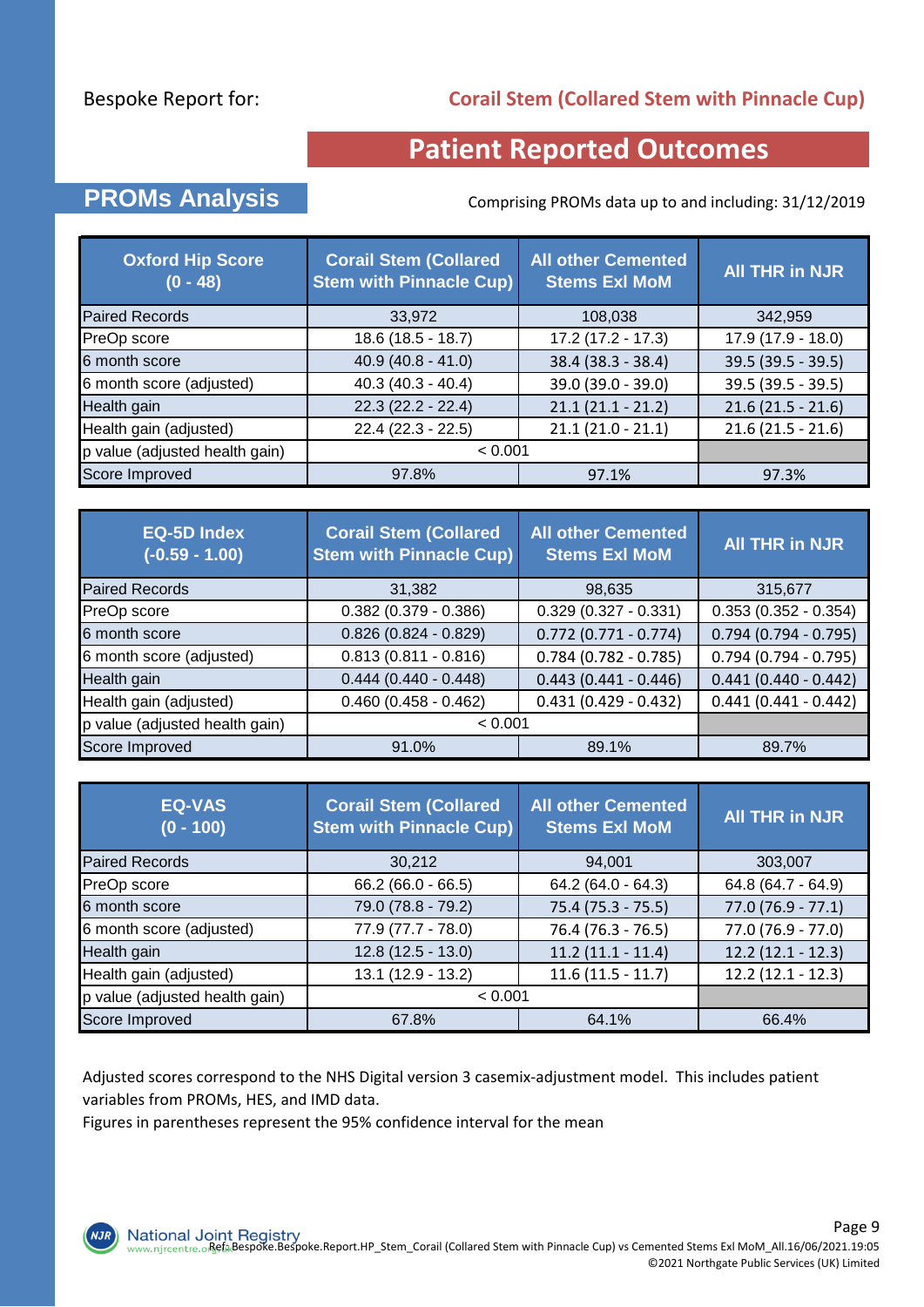#### Responses are not case mix adjusted

#### **Corail Stem (Collared Stem with Pinnacle Cup)**

## **Patient Reported Outcomes**



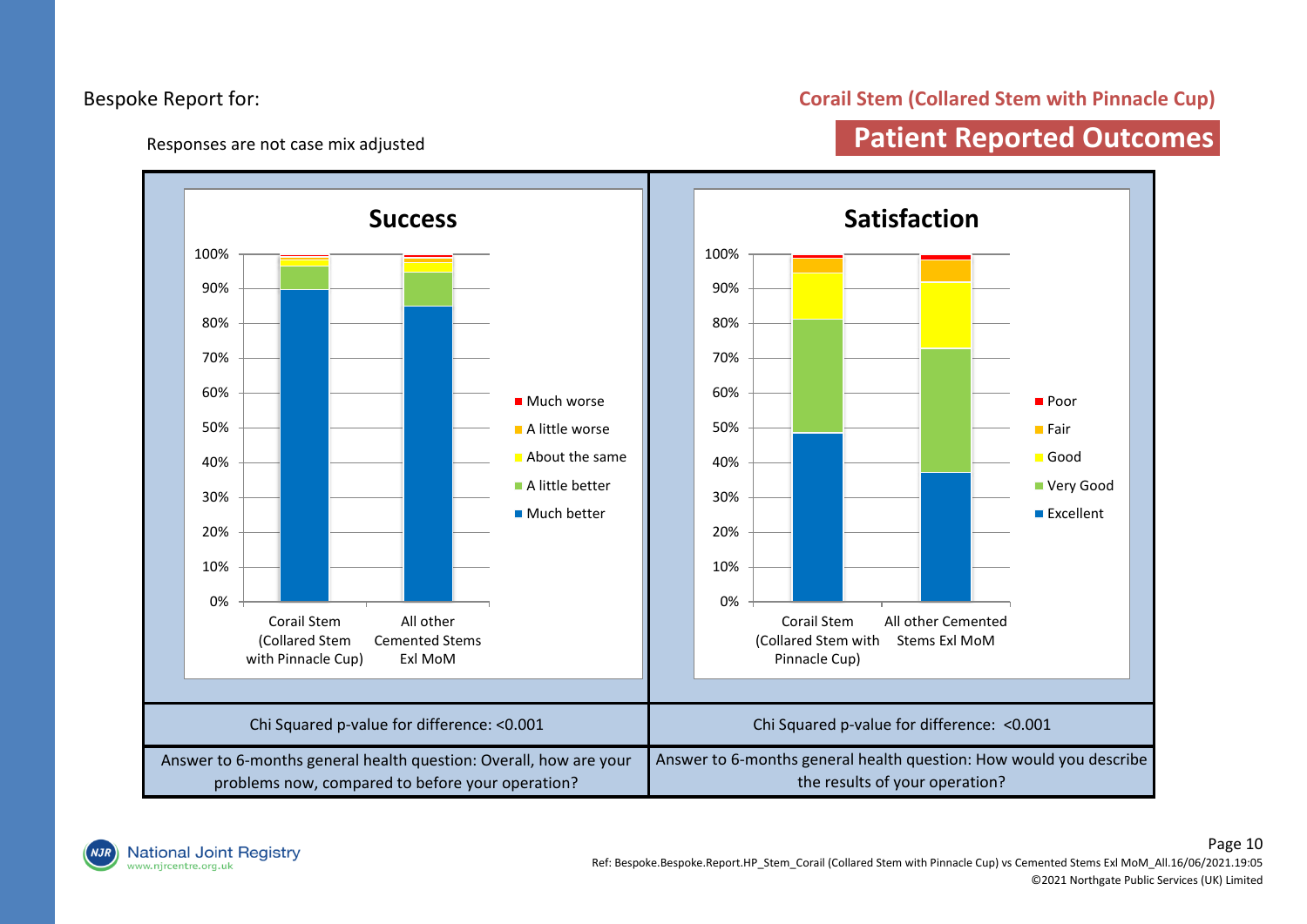# **Patient Reported Outcomes**

## **Success**

| <b>Response</b> | <b>Corail Stem (Collared</b><br><b>Stem with Pinnacle Cup)</b> | <b>All other Cemented</b><br><b>Stems Exl MoM</b> |
|-----------------|----------------------------------------------------------------|---------------------------------------------------|
| Much better     | 31182                                                          | 93370                                             |
| A little better | 2359                                                           | 10646                                             |
| About the same  | 608                                                            | 2951                                              |
| A little worse  | 315                                                            | 1626                                              |
| Much worse      | 264                                                            | 1053                                              |

Answer to 6-months general health question:

"Overall, how are your problems now, compared to before your operation?"

## **Satisfaction**

 $NJI$ 

| <b>Response</b>  | <b>Corail Stem (Collared</b><br><b>Stem with Pinnacle Cup)</b> | <b>All other Cemented</b><br><b>Stems Exl MoM</b> |
|------------------|----------------------------------------------------------------|---------------------------------------------------|
| Excellent        | 16864                                                          | 40733                                             |
| <b>Very Good</b> | 11380                                                          | 39079                                             |
| Good             | 4622                                                           | 20840                                             |
| Fair             | 1416                                                           | 6963                                              |
| Poor             | 424                                                            | 1856                                              |

Answer to 6-months general health question:

"How would you describe the results of your operation?"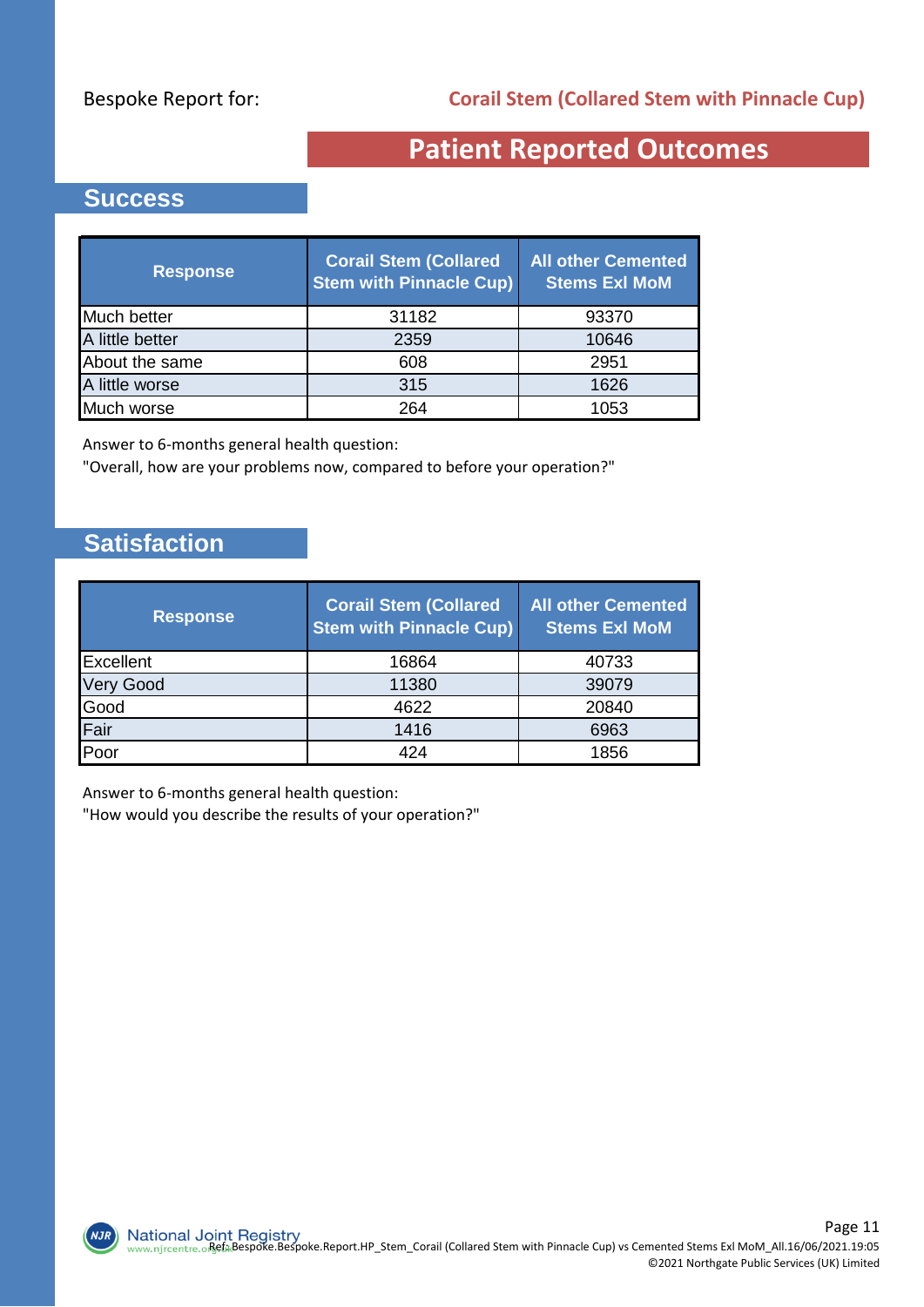#### **Corail Stem (Collared Stem with Pinnacle Cup)**

## **Disclaimer**

#### **Disclaimer**

The National Joint Registry (NJR) produces this report through its contractor, Northgate Public Services (UK) Limited (NPS) using data collected, collated and provided by third parties. As a result, neither NJR or NPS takes any responsibility for the accuracy, currency, reliability and correctness of any data used or referred to in this report, and disclaims all warranties in relation to such data, in each case to the maximum extent permitted by legislation.

To the maximum extent permitted by law, neither the NJR or NPS shall have any liability (including but not limited to liability by reason of negligence) for any loss, damage, cost or expense incurred or arising by reason of any person using or relying on the data within this report and whether caused by reason of any error, omission or misrepresentation in the report or otherwise. This report is not to be taken as advice. Third parties using or relying on the data in this report do so at their own risk and will be responsible for making their own assessment and should verify all relevant representations, statements and information with their own professional advisers.